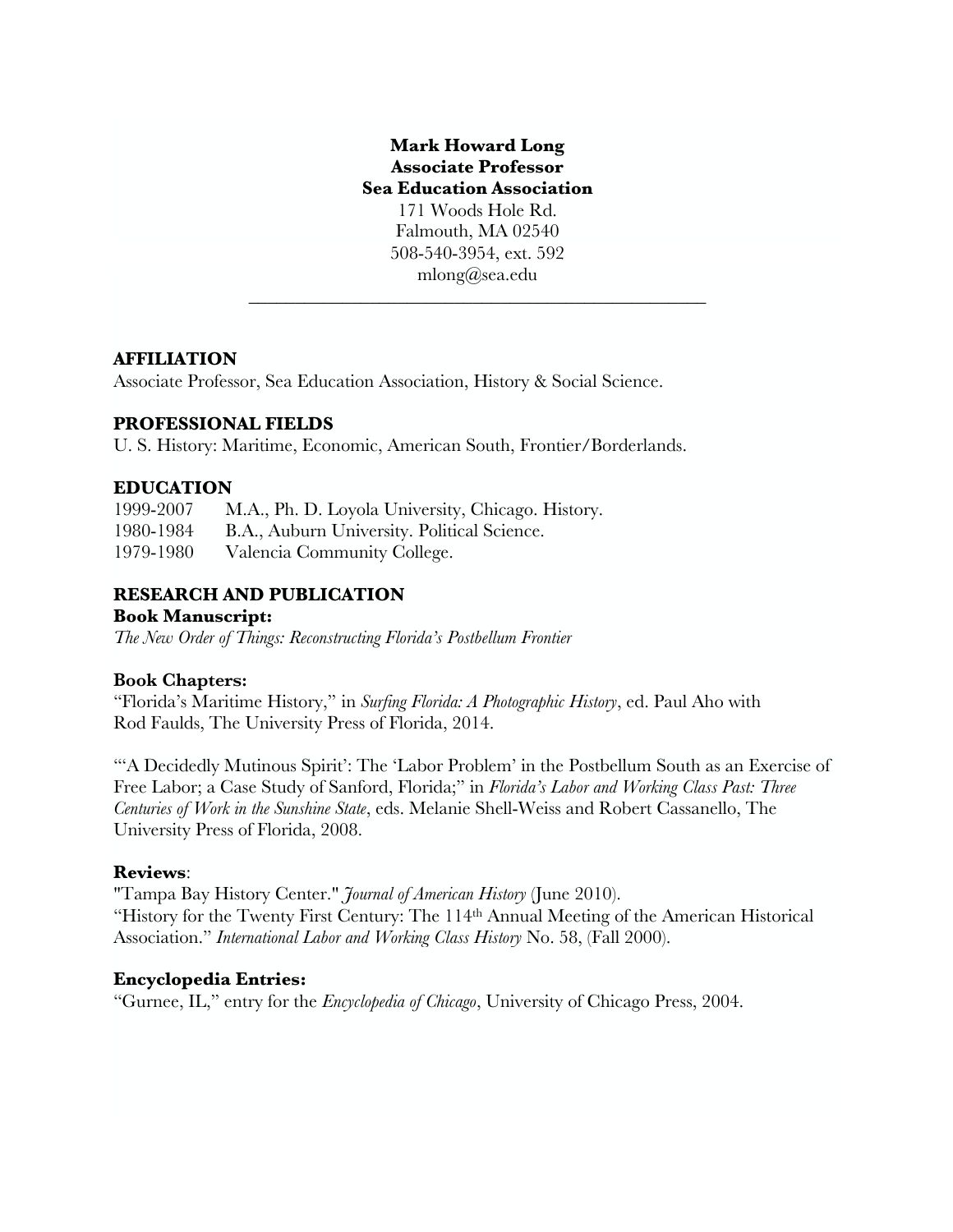#### **Conference Papers:**

"The Greater Reconstruction in Florida: A Coastal History Perspective," Organization of American Historians, Roundtable on the Greater Reconstruction, Atlanta, 2014.

"Wastin' Away in Margaritaville: Jimmy Buffett's Narrative Construction of the Greater Caribbean," Music of the Sea Symposium, Mystic Seaport, Mystic, CN, June 2012.

"'Another Kind of Slavery': Maritime Mobility and Unfree Labor in a New South Context," Southern Historical Association, October 2011.

"Surfing Florida: A Public History," National Council of Public History, April 2011.

"Reconstruction/Re-creation/Recreation: Remaking Florida's Postbellum Frontier," Western Historical Association, October 2010.

"A Cautionary Tale: Monocrop Agriculture and Development in Florida in the Postbellum Period," Agricultural History Society, June 2010.

"Creating the Sunshine State: Maritime Tourism in Florida in the Nineteenth Century," Maritime in the Humanities, October 2009.

"Shelter from the Storm: African American Life on a Republican Frontier," Social Science History Conference, October 2008.

"Reconstructed Landscapes: Citriculture and the re-shaping of post-Civil War Florida," American Society for Environmental History, April 2004.

"'All our Dependencies are on Oranges:' the Great freeze of 1895 and the Unmaking of an Agricultural Regime," Florida Historical Society Annual Meeting, May, 2002.

"'The Perfect Strangeness of it All': Authorizing Colonization in Reconstruction Florida," Second Biennial Allen Morris Conference on the History of Florida and the Atlantic World, Tallahassee, FL., February, 2002.

"Talking Black-Lung Blues: The Black Lung Movement and the Tradition of Social Medicine," Conference in the History, Philosophy and Sociology of Science, Technology and Medicine, Norman, OK., February, 2000.

#### **Lectures**

2014 The Other Appalachian Folk Art: Musical Traditions of the Southern Appalachians

- 2012 "Before the Beach: The Maritime antecedents of Florida's Surf Culture," Florida Atlantic University.
- 2011 Invited Lecture, "Florida's Maritime Past," University of Florida Law School, Maritime Law Program.

#### **Teaching:**

| 2015    | Associate Professor, Sea Education Association     |
|---------|----------------------------------------------------|
| 2014-15 | Associate Lecturer, University of Central Florida  |
| 2012-13 | Lecturer, University of Central Florida            |
| 2007-11 | Instructor University of Central Florida           |
| 2003-07 | Visiting Instructor University of Central Florida. |
| 2003    | Adjunct Embry-Riddle Aeronautical University.      |
| 2000-01 | Teaching Fellow Loyola University Chicago.         |
| 1999    | Adjunct St. Xavier University.                     |
| 1998    | Adjunct St. Xavier University.                     |
| 1996-99 | Teaching Assistant Loyola University Chicago.      |
| 1995-97 | Adjunct College of DuPage, IL.                     |
| 1989    | Adjunct, Political Science, Boston University.     |